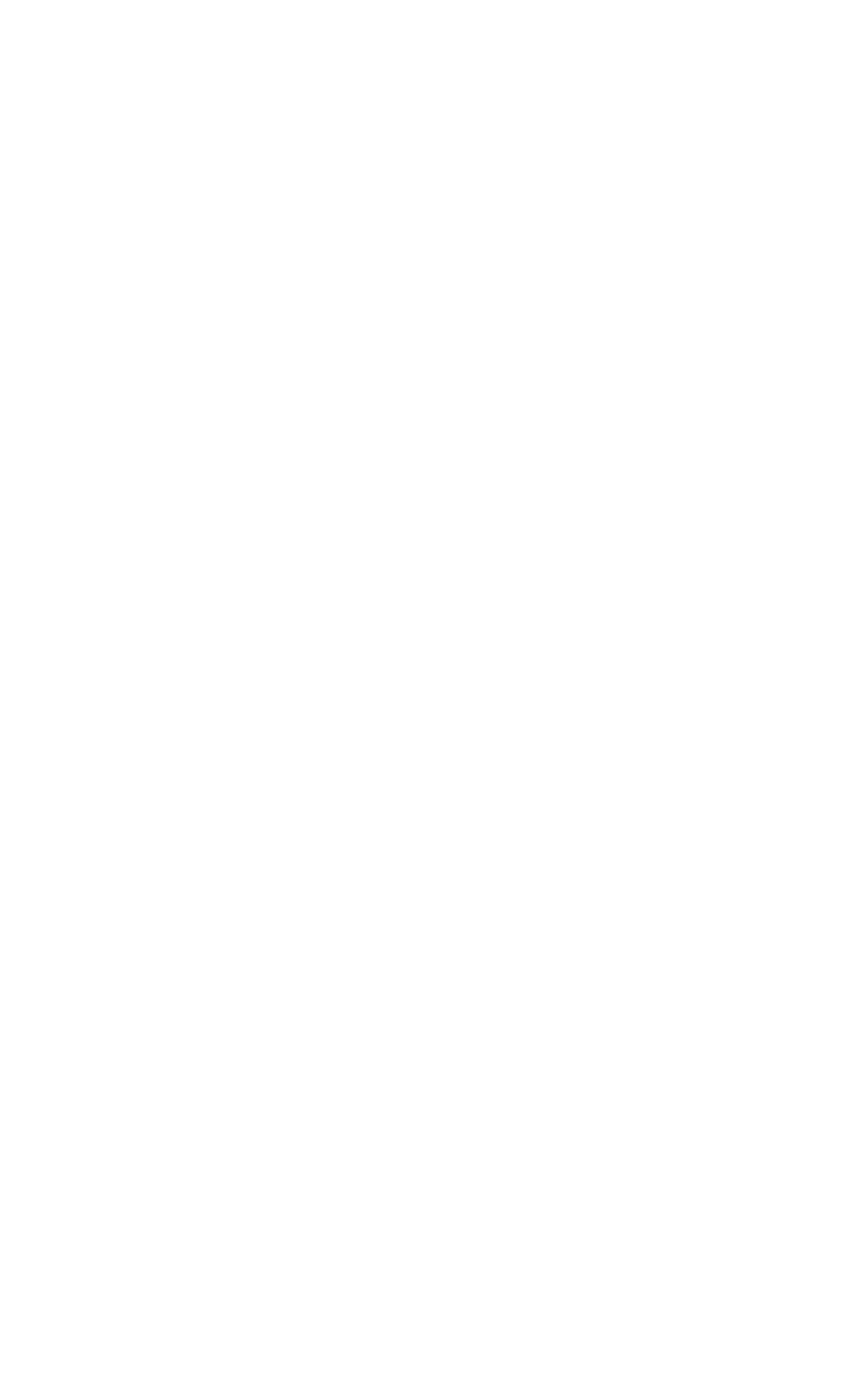### **CONTENTS**

| 6.2. FORMATTING YOUR MICRO SD CARD  12 |  |
|----------------------------------------|--|
|                                        |  |
|                                        |  |
|                                        |  |
|                                        |  |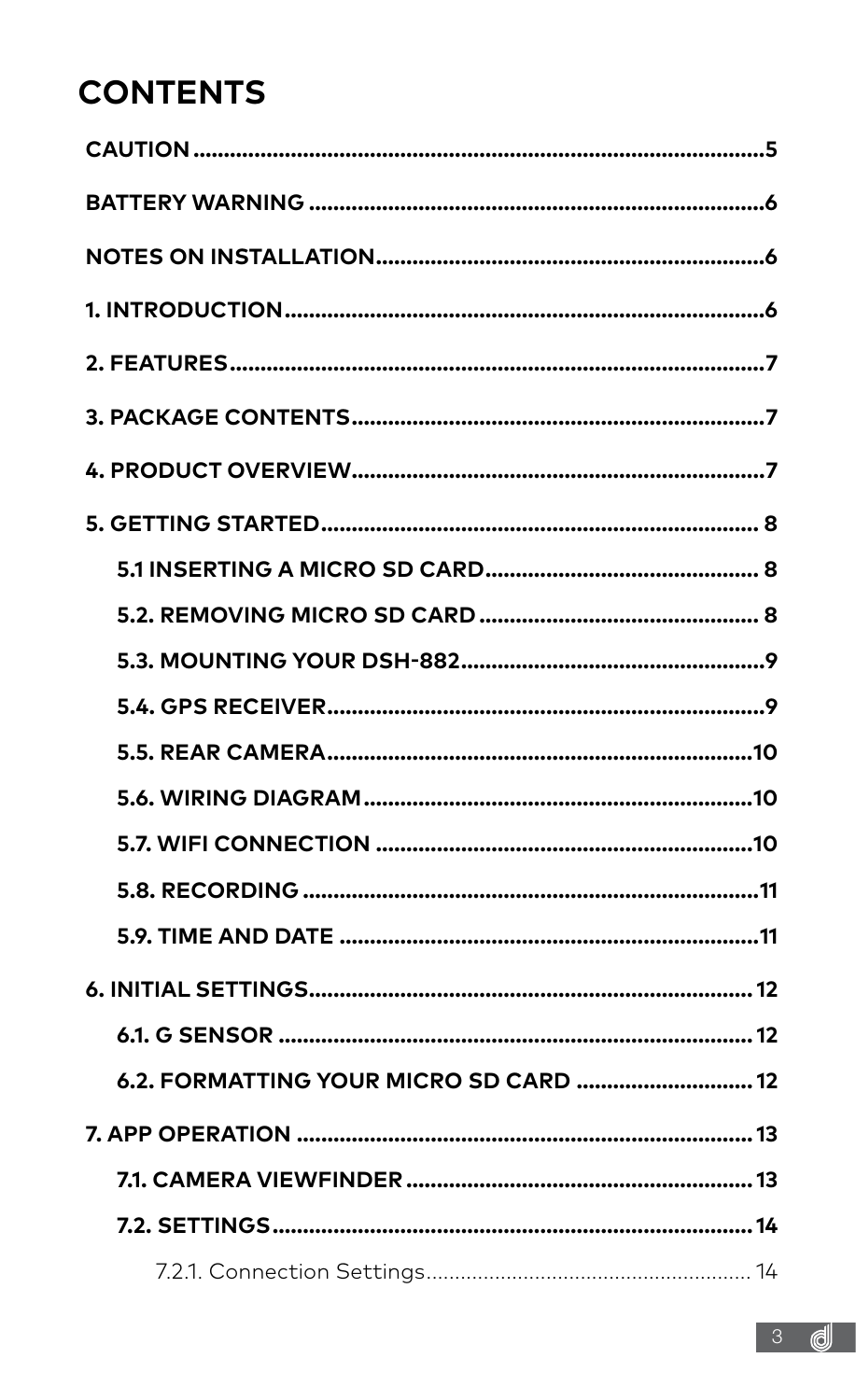| 8.3. Transferring Videos to Your Smart Device  21 |  |
|---------------------------------------------------|--|
|                                                   |  |
|                                                   |  |
|                                                   |  |

9.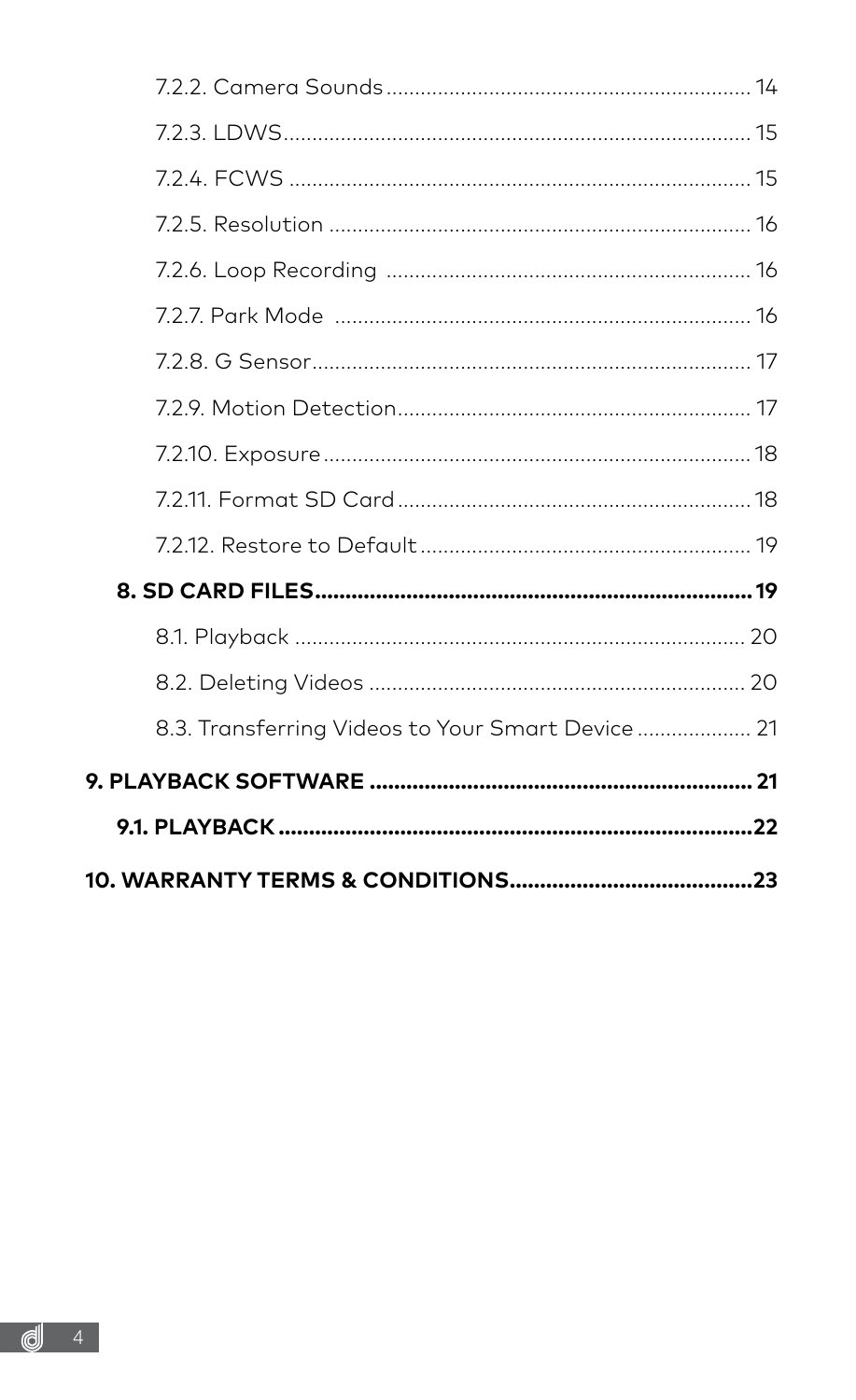# <span id="page-4-0"></span>**CAUTION**

- Ensure you are using your Dash Cam within your countries' road laws. Please make sure you are familiar with your local road legislation before use.
- Avoid leaving your Dash Cam in direct sunlight for extended periods of time in an unventilated space.
- Please set time and date before you use this device to record.
- The notifications given by the Dash Cam are suggestions only, please drive to the actual conditions.
- The results of GPS positioning are only for reference. The Dash Cam will lose GPS positioning abilities when signal is blocked (eg driving through tunnels, enclosed car parks).
- GPS positioning accuracy may vary depending on weather and surroundings such as dense cities, tunnels, or forests. GPS satellite signals cannot pass through most solid materials. Tinted windows may also affect the GPS signal.
- The values displayed in this system, such as speed, position, and the distance warning, may be affected by the surrounding environment.
- The system is to be used only for non-commercial use, within the limits permitted by the relevant laws
- Wi-Fi Signal is designed to be used in close proximity to your smartphone. The longest range of the Wi-Fi signal is 10m.
- Wi-Fi Operation Channels List: Ch1~Ch11.
- Avoid using the Dash Cam in the vicinity of any devices that emit radio interference (eg. Microwave Ovens).
- Please note that other devices using 2.4GHz band may interfere with the Wi-Fi signal of the Dash Cam, and result in the connection speed of both devices slowing down.
- It is considered normal operation for the Dash Cam to get warm during use.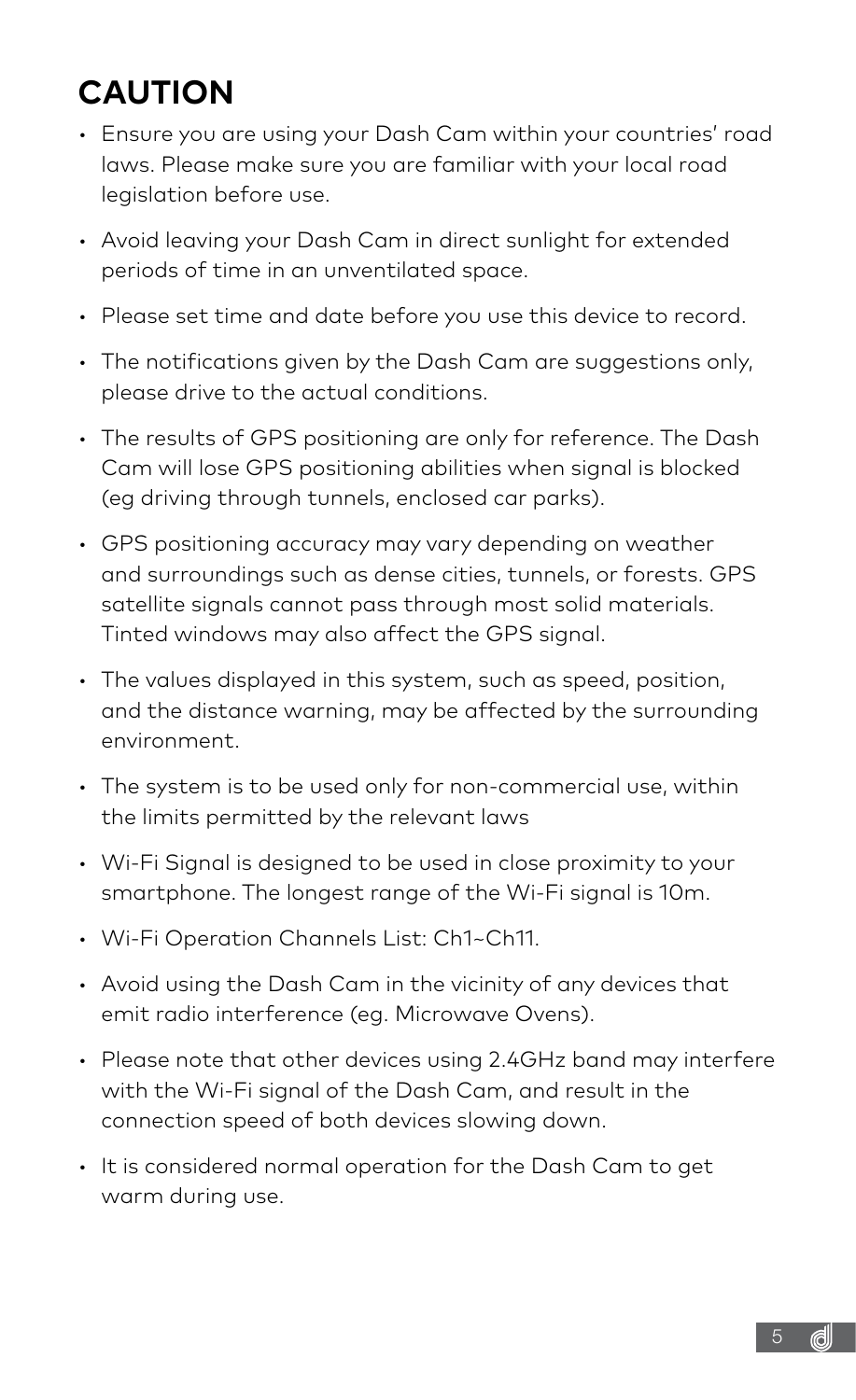### <span id="page-5-0"></span>**BATTERY WARNING**

- Always charge the Dash Cam using the provided charger. Improper charging of the Dash Cam and may result in failure of the internal battery.
- Never dismantle the Dash Cam or expose the internal battery.
- Do not dispose of the Dash Cam in fire.
- Dispose of the Dash Cam observing local regulations being mindful of the internal battery.
- Do not attempt to replace or expose the internal battery.

### **NOTES ON INSTALLATION**

- 1. It is advised that the Dash Cam is installed near the rear view mirror, at the top centre of the windshield for optimal operation.
- 2. Make sure that the lens is within the range of the windscreen wiper to ensure a clear view when it rains.
- 3. Do not touch the lens with your fingers. Finger prints left on the lens will result in unclear videos or photos. If photos or videos are blurred, please clean the lens gently with a microfibre cloth.
- 4. Do not install the device on a tinted window. Doing so may damage the tint film and restrict the Dash Cam's GPS signal.
- 5. Make sure that the installation position does not hinder or block the field of view or GPS signal.
- 6. Only use the included charging cable to power the Dash Cam.

### **1. INTRODUCTION**

Thank you for purchasing a Dashmate Dash Cam. We are certain that our product will give you trouble free operation while providing you with safety features that enhances your driving experience. Our products, like most after-market safety enhanced devices, are designed to assist and aid the driver, not to replace the manual function of the person operating the vehicle. Please read through these instructions before attempting to install this product. For the latest manual and product updates, please visit our website at **www.dashmate.com.au** or **www.dashmate.co.nz**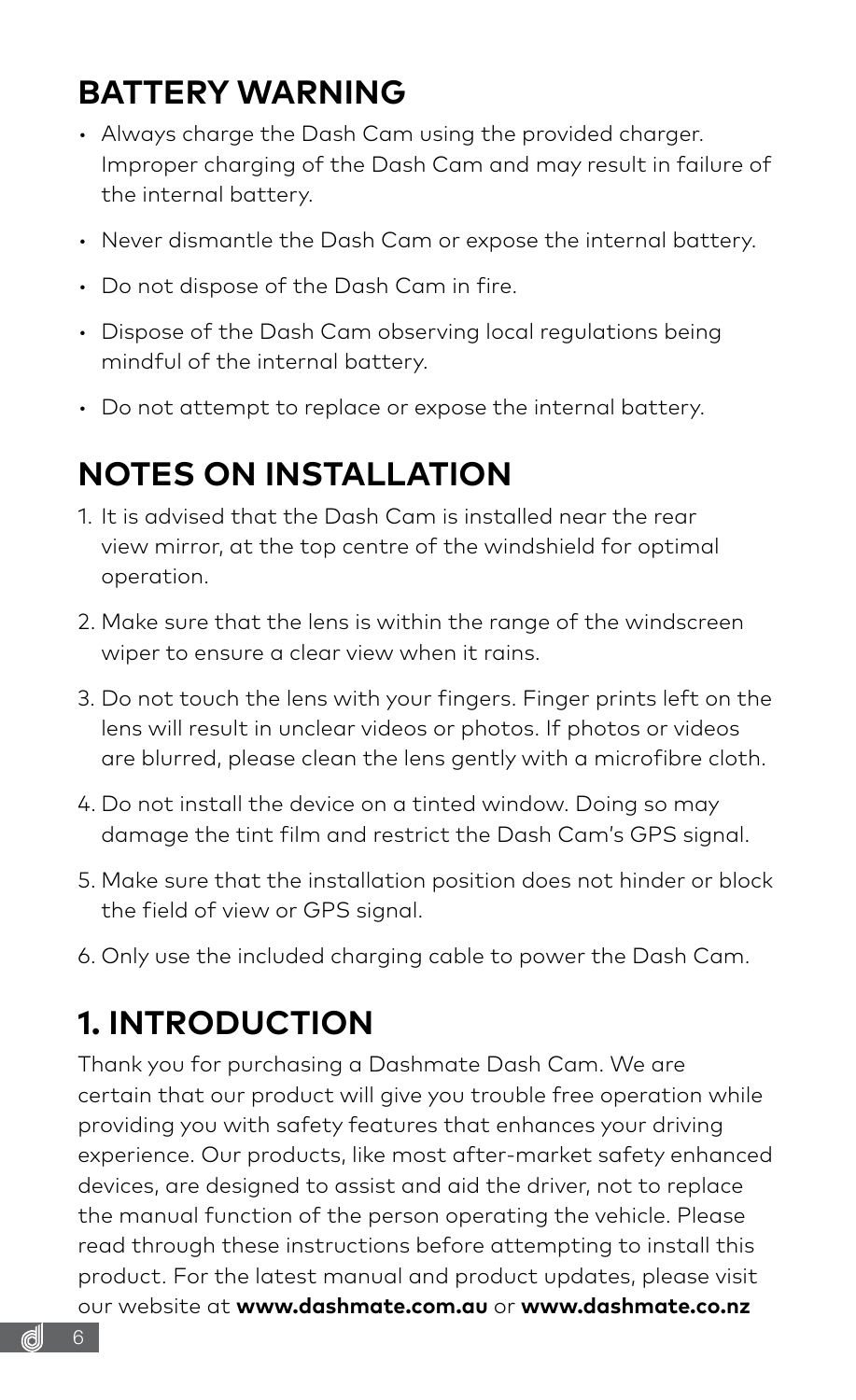# <span id="page-6-0"></span>**2. FEATURES**

Recording Full HD 1080P footage 140° field of view 720P Rear Facing Camera GPS logger module Built in wireless smart phone connectivity Built in G Sensor

# **3. PACKAGE CONTENTS**

- 1. Dash Cam
- 2. Rear Camera
- 3. GPS Module
- 4. USB DC Power Adapter
- 5. USB Power Cable
- 6. Rear Camera Loom
- 7. Rear Camera Cable

### **4. PRODUCT OVERVIEW**



- 1. Recording LED
- 2. Reset Button
- 3. Mount
- 4. Wide angle lens
- 5. GPS Connection
- 6. Micro SD Card Slot
- 7. USB Rear Camera Loom Connection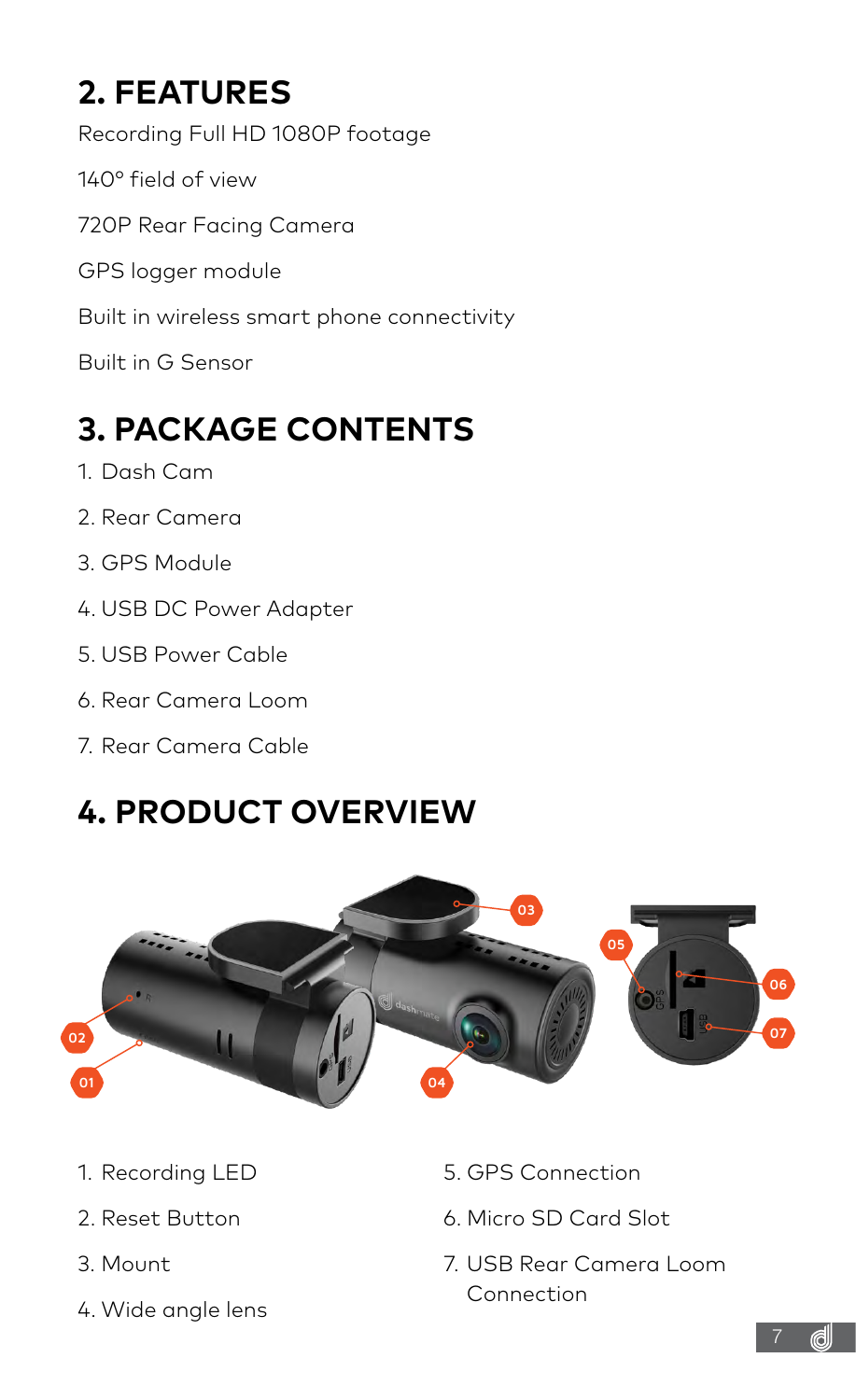# <span id="page-7-0"></span>**5. GETTING STARTED**

### **5.1 INSERTING A MICRO SD CARD**

Please note that the Micro SD card can only go into your device one way.

Attempting to install the card other than how it's described below will cause damage to either your card, device, or both.

Do not force your card into the slot. If force is required, it is likely that your card is in the wrong way. A correctly inserted card will require you to use your finger nail to push the card into the slot until a click sound is heard/felt.

#### **Instructions**

Ensure that your DSH-882 is not connected to any power. Position the Micro SD card with the gold contacts facing the front of the camera. The gold contact ends of your memory card should always go into the slot first. Use your fingernail to press the card into the slot until a click is heard.

#### **Note:**

- Do not insert or remove a Micro SD card while your DSH-882 is powered up or recording. This may damage your Micro SD card.
- Please use Class 10 rated Micro SD cards up to 32GB
- Please format the Micro SD card before initial use (in FAT 32 format if you are using a computer to format your Micro SD card). The card can also be formatted using the App.
- To quickly delete all items on your Micro SD card you can format the card in the settings menu of the App

### **5.2. REMOVING MICRO SD CARD**

Ensure that your DSH-882 is powered off. Using your fingernail press the SD card until a click is heard and release. The card should eject from the slot. Please ensure you always handle your Micro SD Card with care.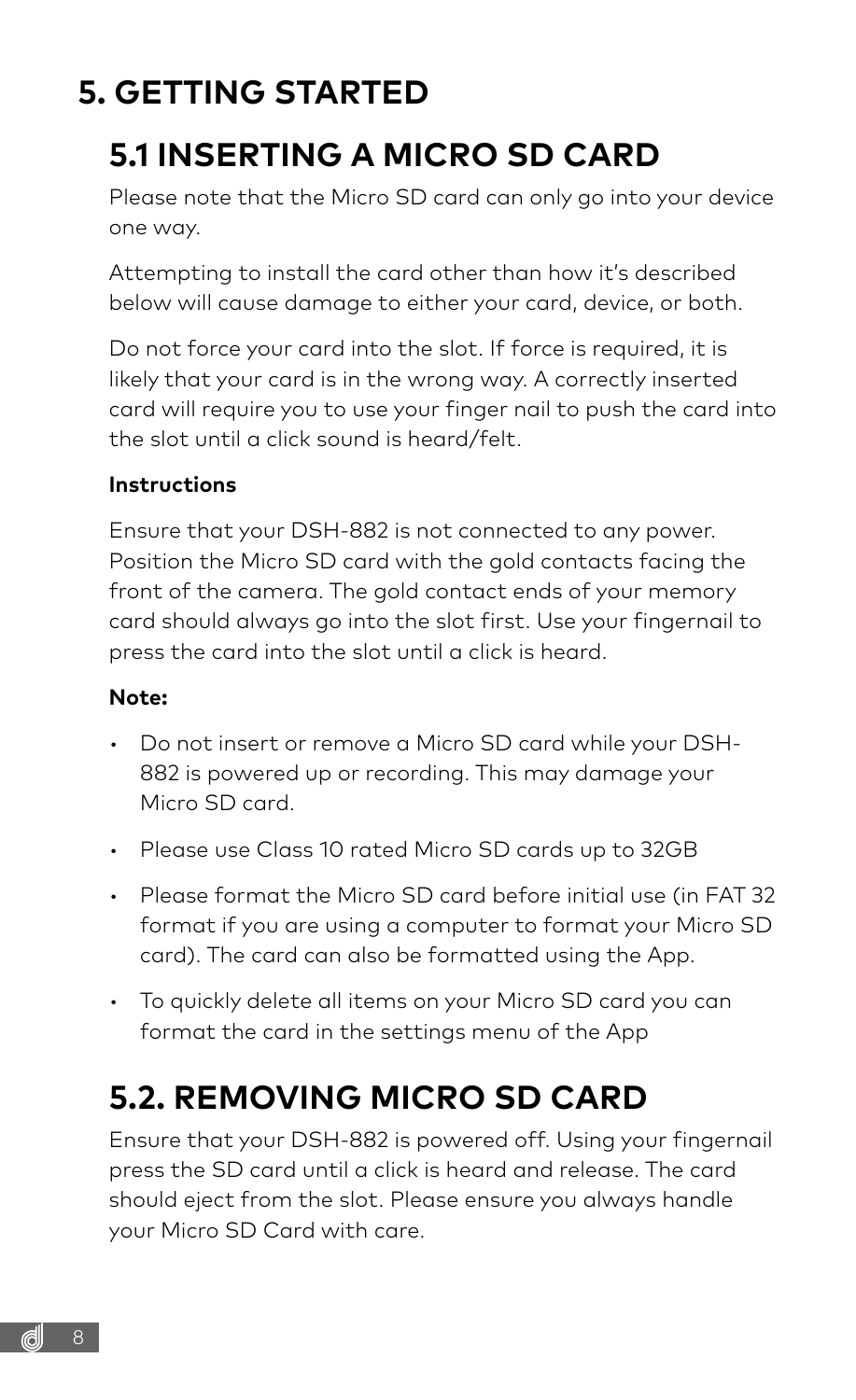# <span id="page-8-0"></span>**5.3. MOUNTING YOUR DSH-882**

Please read through all mounting instructions for all components before you attempt to mount your DSH-882.

It is recommended that you install the DSH-882 in a position behind your rear-view mirror, ensuring that your front driving view is not obstructed. Once you have mounted your camera using your preferred method it is recommended that you run the power cable around your windscreen under your vehicles interior trim in the driver's side direction ensuring to connect the camera to power via the included Rear Camera Loom cable.



### **5.4. GPS RECEIVER**

The GPS received included with the DSH-882 is designed to be connected to the Dash Cam and mounted on the interior of your vehicles windscreen. Once this is correctly mounted and connected to the Dash Cam the Dash Cam will record the GPS data when recording video. Do not mount the GPS logger on any tinted section of window as this may block the GPS signal.

#### **Note:**

- GPS will be unavailable in covered or built up areas (e.g. tunnels, parking buildings, tall buildings, dense forest). When in these conditions the GPS signal may be blocked.
- The GPS module may take up to 2 minutes to start up after the camera powers up. In this time GPS data will not be recorded.
- 9 • If you receive a memory card error, please ensure that you are using a class 10 Micro SD card that is up to 32GB. Please also ensure that the Micro SD card is formatted in the FAT32 format.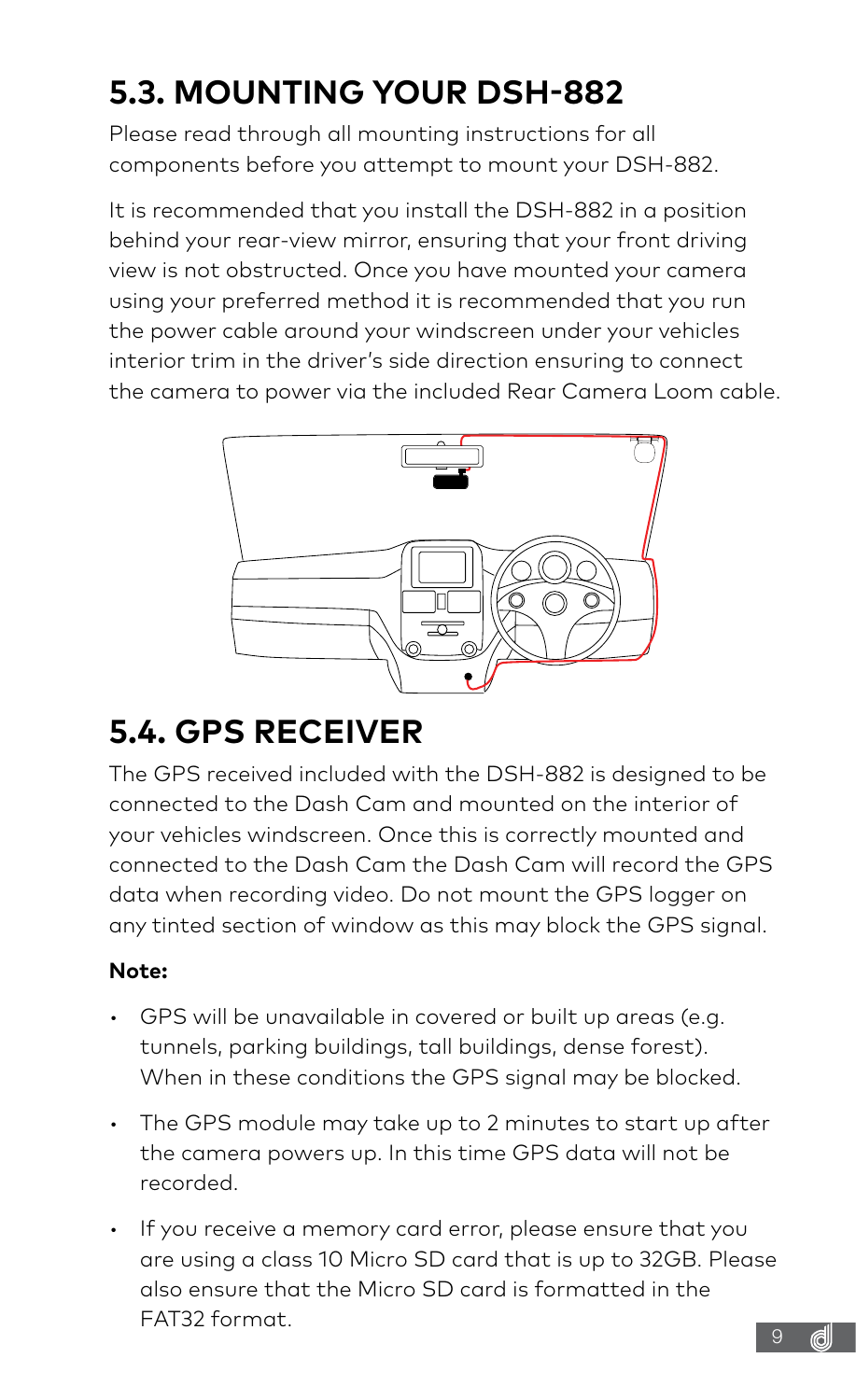# <span id="page-9-0"></span>**5.5. REAR CAMERA**

The DSH-882s rear camera is used to record the traffic and any incidents that may happen behind your vehicle. It is required that you use the 5.5m rear camera cable, rear camera will not work when plugged directly into the Rear Camera Loom.

It is suggested when the Rear Camera is installed that you run all cabling under your vehicles upholstery.

#### GPS REAR CAMERA REAR CAMERA LOOM 5.5M REAR CAMERA CABLE GPS MODULE POWER CABLE USB DC POWER ADAPTER

### **5.6. WIRING DIAGRAM**

### **5.7. WIFI CONNECTION**

All settings on the DSH-882 are edited through the DHS-882 App. The system requirements for your smart phone are noted below.

**iPhone:** iPhone 5 or later using iOS 8.0 and above.

**Samsung Galaxy:** S3 and later using Android 4.2.2 and above.

For you to correctly connect your smart device to your DSH-882 you will need to have the DSH-882 App from the App store. You will also need to connect your smart phone to the DSH-882's WiFi signal using your smartphones WiFi settings.

For a step by step guide on connecting to your Dash Cam please follow the steps below.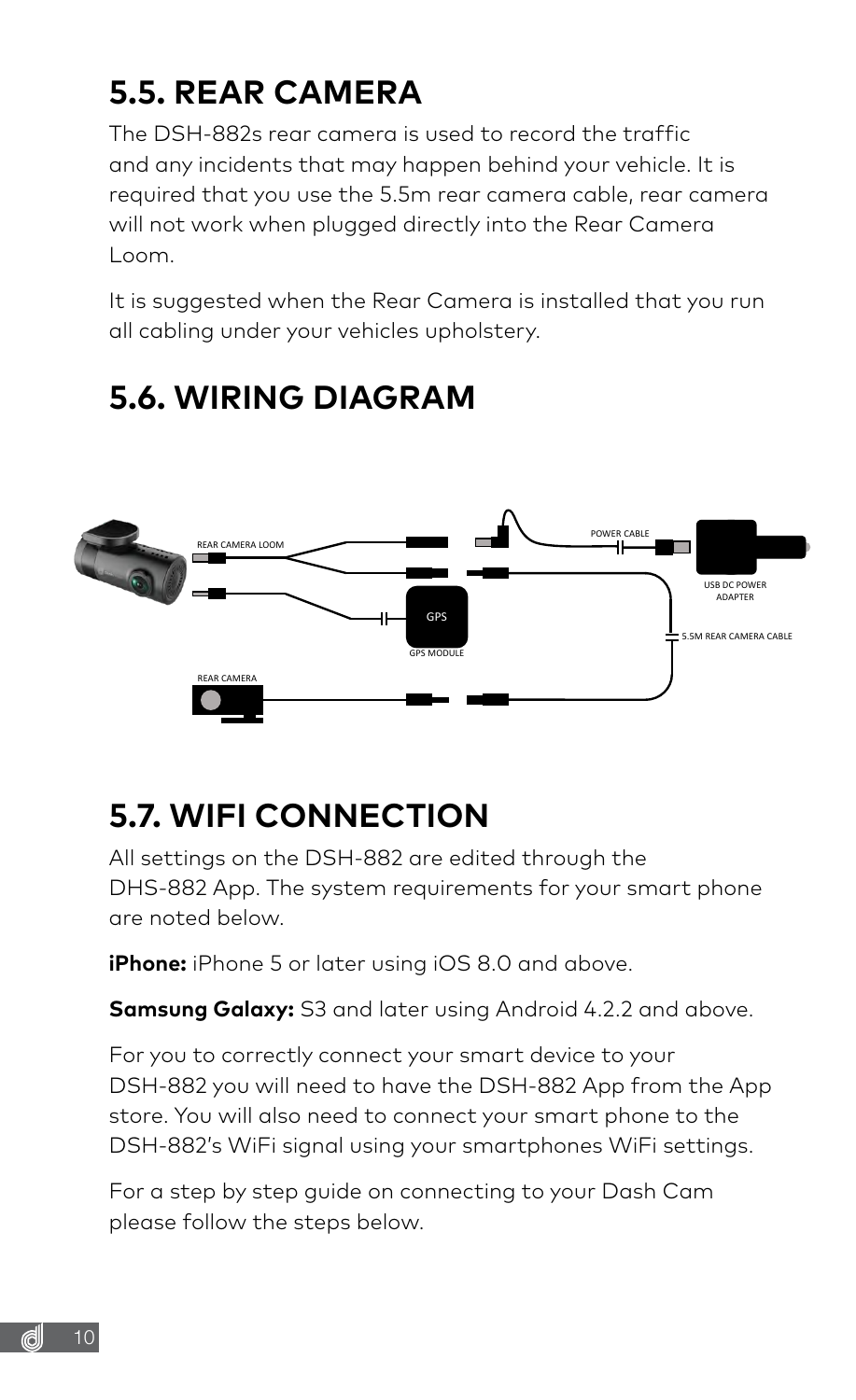- <span id="page-10-0"></span>1. On your smart device download the DSH-882 App from the Google Play store if you are using an Android device, or the iOS App store if you are using an iPhone.
- 2. Power up the DSH-882 and allow 2-3 minutes for the WiFi connection to start.
- 3. Once the App is downloaded and installed on your phone and the Dash Cam is powered up, open your phones WiFi settings and connect to the wireless connection named DSH882.
- 4. When prompted enter the password 1234567890



5. Once the connection has been made, open the DSH-882 App. You will now be able to access the live screen view for the front and rear cameras, the stored videos, and the Dash Cams settings.

# **5.8. RECORDING**

The DSH-882 is designed to start recording as soon as your vehicle powers up. The flashing blue REC led on the rear of the camera the DSH-882 will record video onto the inserted Micro SD Card until the card is full. Once the card is full the Dash Cam will record over the oldest recorded file. If there is an impact to your vehicle the Dash Cam will save the video as an emergency files away from the regular loop recording so that it will not be saved over.

# **5.9. TIME AND DATE**

The Dash Cams time and date are set every time the camera wirelessly connects to your smart device. If your car has not been started in a week or longer it is recommended that you connect your smart device to your dash cam using the instructions in the **WiFi Connection** section of this manual.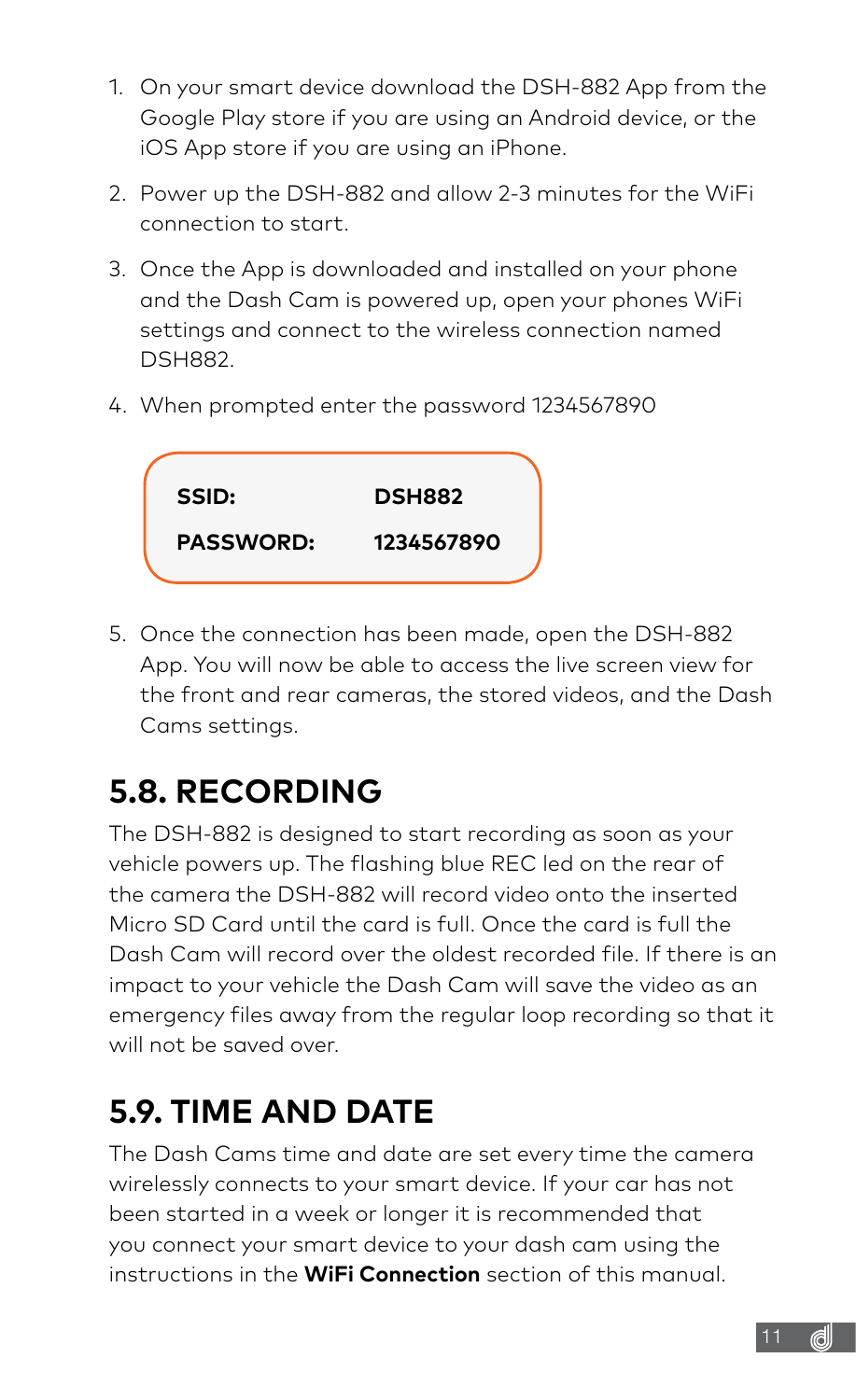# <span id="page-11-0"></span>**6. INITIAL SETTINGS**

Before using the Dash Cam we recommend Formatting the inserted Micro SD Card and setting the Dash Cams G Sensor.

# **6.1. G SENSOR**

The **G Sensor** setting sets the sensitivity needed to trigger an emergency recording. It is recommended that you customise this setting when you first use the DSH-882 as different vehicles will require different sensitivities (smaller vehicles require lower sensitivities; larger vehicles require higher sensitivities).

To set the **G Sensor** setting please follow the steps below.

- 1. Connect your smart device to the DSH-882 using the instructions laid out in the **WiFi Connection** section of this manual.
- 2. In the opening page of the App press the  $\odot$  (settings) button.
- 3. Find and tap the **G Sensor** setting.
- 4. Pick your required setting.

### **6.2. FORMATTING YOUR MICRO SD CARD**

Formatting your micro SD card deletes all data on the card and prepares it for use with the DSH-882

It is recommended that you format your Micro SD Card before you use the DSH-882 or if you use a different Micro SD Card to ensure correct operation.

To format your Micro SD Card, please follow the instructions below.

- 1. Connect your smart device to the DSH-882 using the instructions laid out in the WiFi Connection section of this manual.
- 2. In the opening page of the App press the  $\bullet$  (settings) button.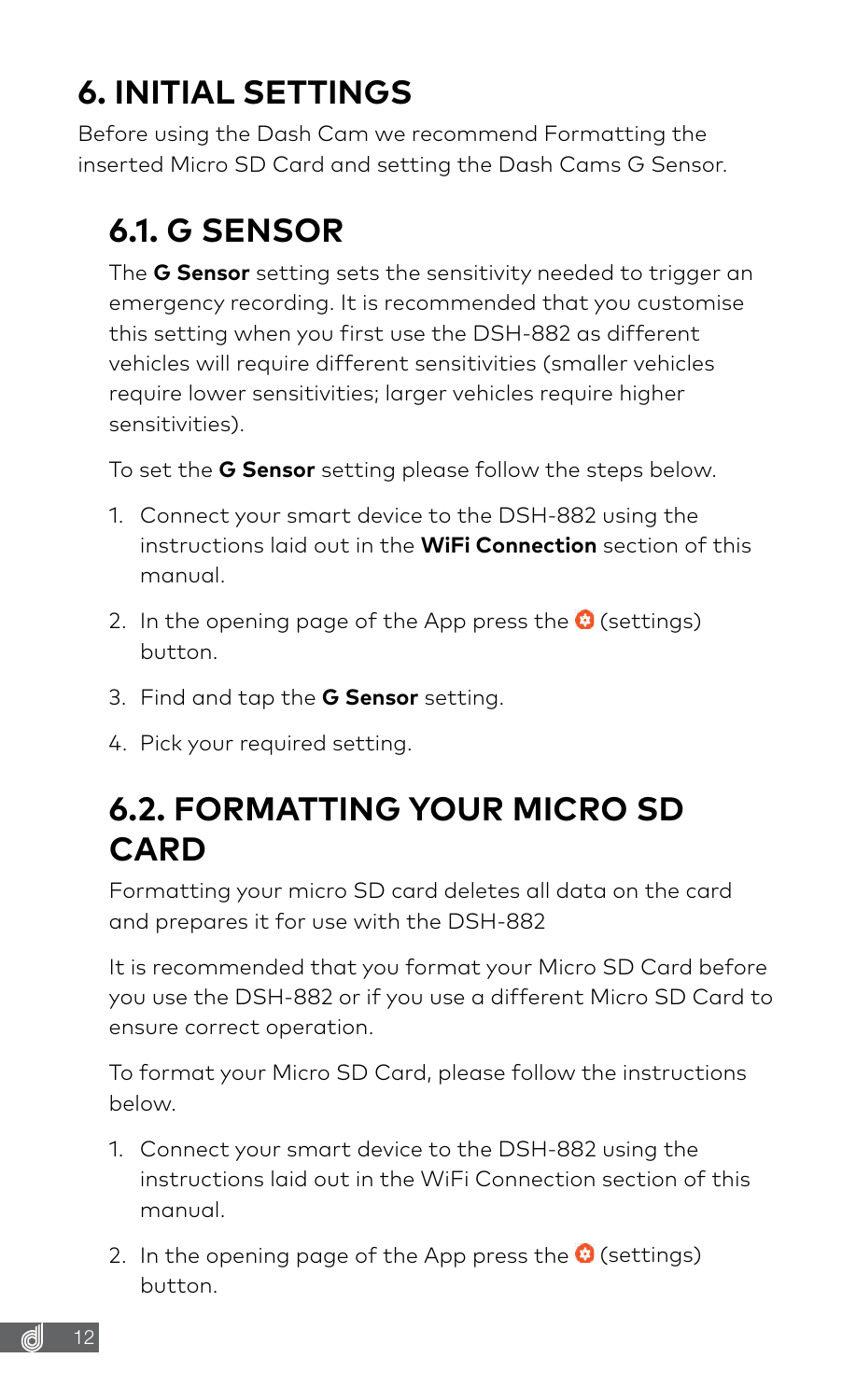- <span id="page-12-0"></span>3. Find and tap the Format SD Card setting.
- 4. Tap 'Confirm' to proceed.
- 5. The card will now format, this will take up to a minute.

### **7. APP OPERATION**

To use the DSH-882 App your smart device will need to be connected to the Dash Cams wireless connection. For instructions on connecting please see the section of the manual named **WiFi Connection**.

#### **Settings**

This is used to edit your Dash Cams settings.

#### **SD Card Status**

Displays the capacity and free space of the inserted Micro SD Card.

#### **Camera Viewfinder**

Displays the view from your cameras front and rear cameras.

#### **SD Card Files**

Allows you to view the files stored on the Micro SD Card.

#### **Local Files**

Allows you to view the files stored on your smart device.

### **7.1. CAMERA VIEWFINDER**



1. Recording Mode

- 3. Photo Mode
- 2. Snapshot/Record Button
- 4. Front/Rear View Switch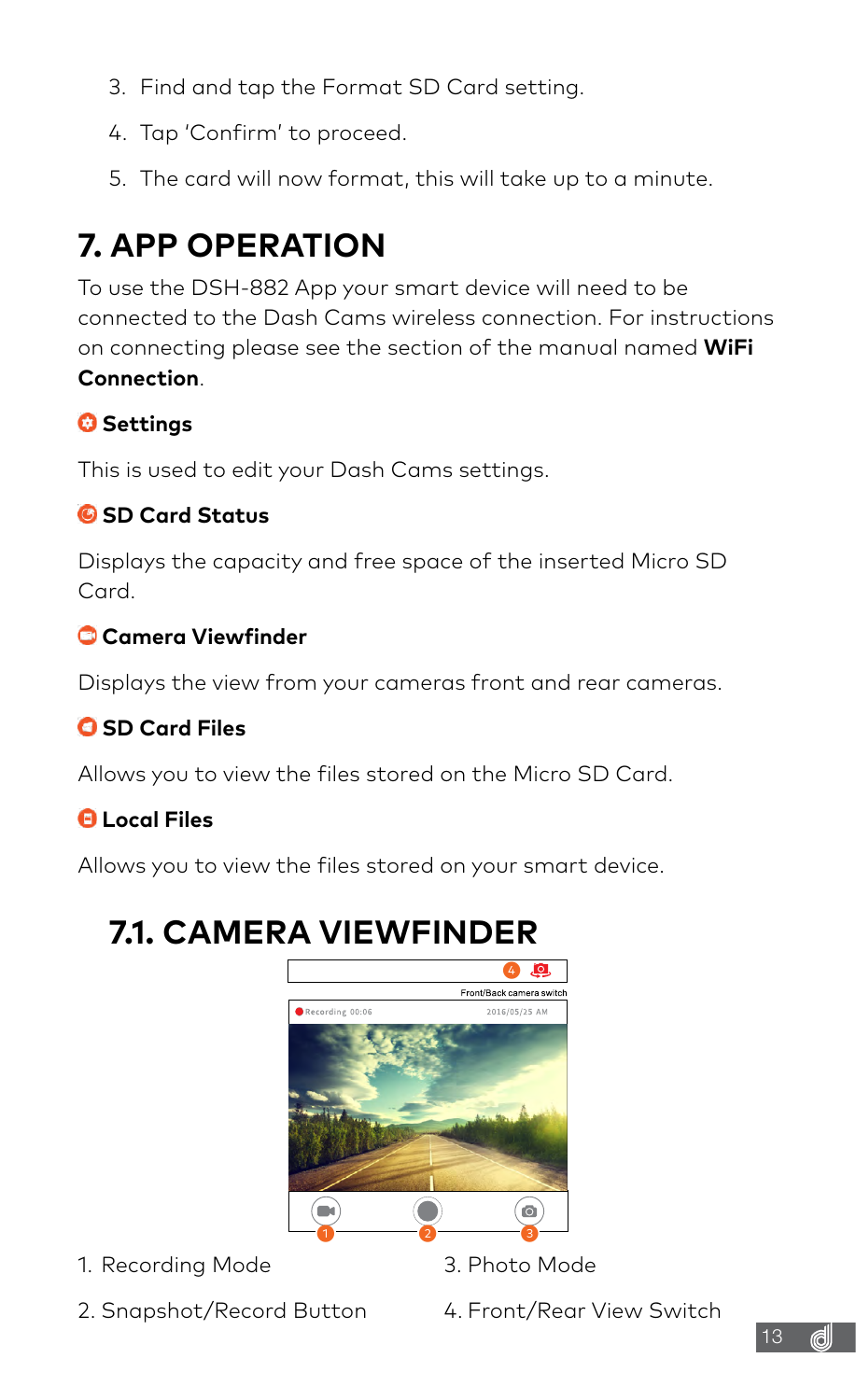<span id="page-13-0"></span>The **Camera Viewfinder** screen displays the cameras live view.

To manually start or stop recording tap the **Recording Mode (1)** button, and then use the **Snapshot/Record Button** to toggle recording start and stop.

To take a snapshot tap the **Photo Mode** button and use the **Snapshot/Record Button** to take a photo.

To switch the displayed view between the front and rear camera use the **Front/Rear View Switch** button.

# **7.2. SETTINGS**

### **7.2.1. CONNECTION SETTINGS**

Allows you to change the wireless connections name and password.

To edit the connection settings please follow the instructions below.

- 1. Connect your smart device to the DSH-882 using the instructions laid out in the **WiFi Connection** section of this manual.
- 2. In the opening page of the App press the  $\bullet$  (settings) button.
- 3. Find and tap the **Connection Settings** setting.
- 4. Set your required connection name and/or password.

### **7.2.2. CAMERA SOUNDS**

**Camera Sounds** allows you to mute the Dash Cams chime sounds.

To mute or unmute the Dash Cam please follow the steps below.

- 1. Connect your smart device to the DSH-882 using the instructions laid out in the **WiFi Connection** section of this manual.
- 2. In the opening page of the App press the  $\bullet$  (settings) button.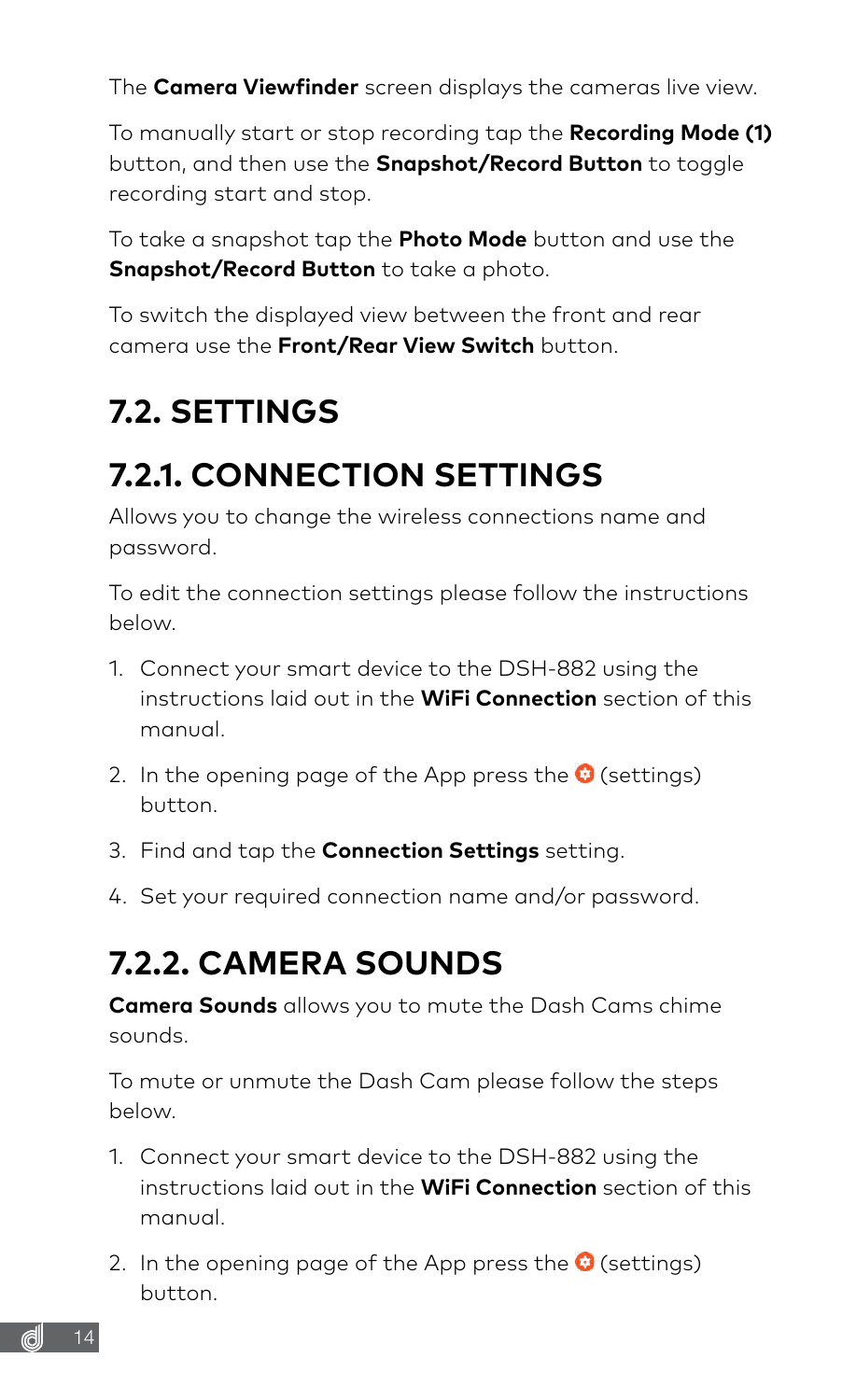<span id="page-14-0"></span>3. Find the **Camera Sounds** setting and use the toggle to switch this setting ON or OFF.

# **7.2.3. LDWS**

The **Lane Departure Warning System (LDWS)**, which will warn you if you are drifting out of your lane.

To activate **LDWS** please follow the steps below

- 1. Connect your smart device to the DSH-882 using the instructions laid out in the **WiFi Connection** section of this manual.
- 2. In the opening page of the App press the  $\odot$  (settings) button.
- 3. Find the **LDWS** setting and use the toggle to switch this setting ON or OFF.

### **7.2.4. FCWS**

The **Forward Collision Warning System (FCWS)** notifies you when you are traveling too close to the vehicle ahead and notifies you until you there is safe breaking distance between your vehicle and the traffic ahead.

To Activate **FCWS** please follow the steps below.

- 1. Connect your smart device to the DSH-882 using the instructions laid out in the **WiFi Connection** section of this manual.
- 2. In the opening page of the App press the  $\odot$  (settings) button.
- 3. Find the **FCWS** setting and use the toggle to switch this setting ON or OFF.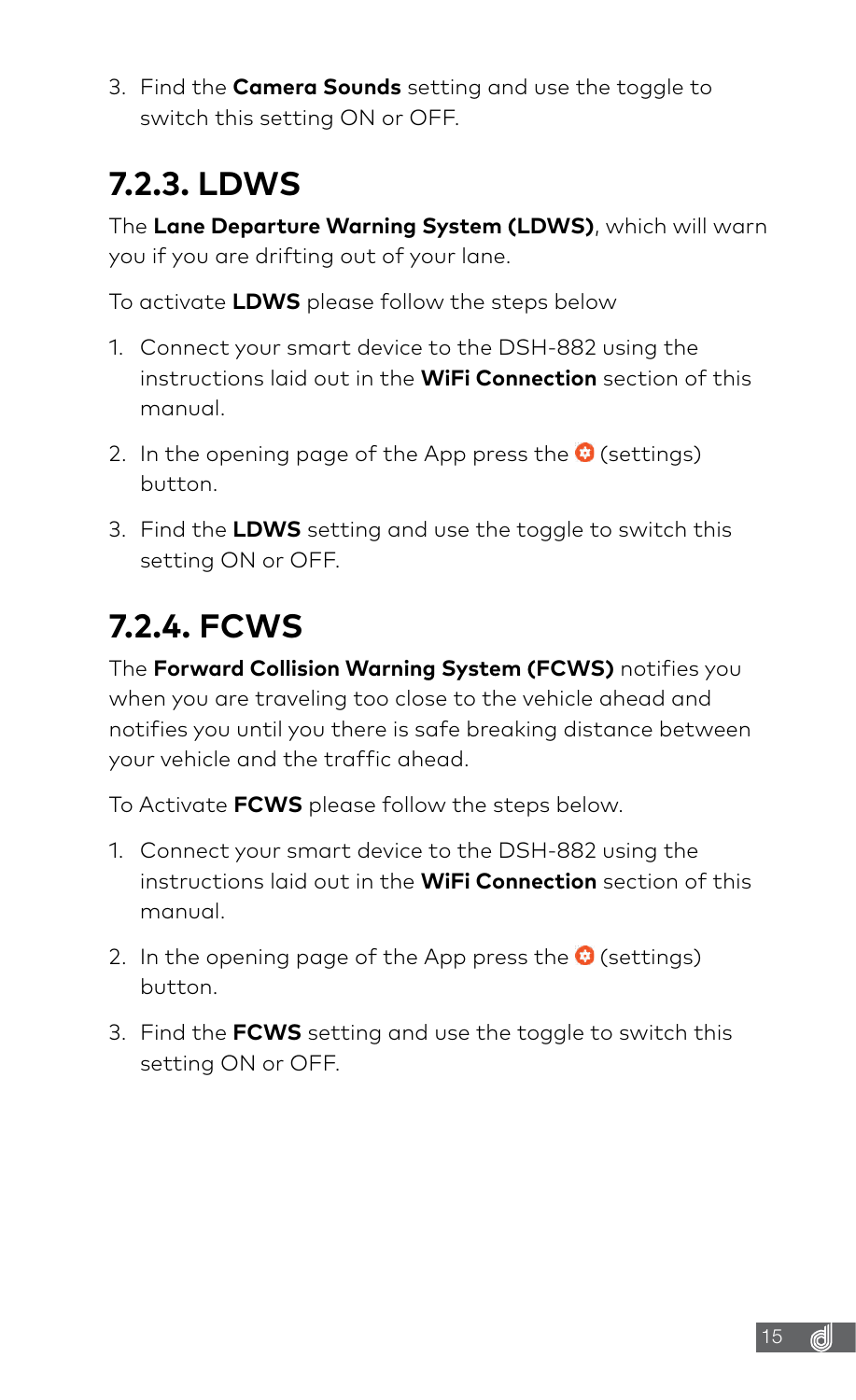# <span id="page-15-0"></span>**7.2.5. RESOLUTION**

**Resolution** allows you to set the recording resolution of the camera.

To edit this setting please follow the instructions below.

- 1. Connect your smart device to the DSH-882 using the instructions laid out in the **WiFi Connection** section of this manual.
- 2. In the opening page of the App press the  $\odot$  (settings) button.
- 3. Find and tap the **Resolution** setting.
- 4. Set your required Resolution.

# **7.2.6. LOOP RECORDING**

The **Loop Recording** setting allows you to set the duration the camera will record for before starting a new video file.

To edit the **Loop Recording** setting please follow the instructions below.

- 1. Connect your smart device to the DSH-882 using the instructions laid out in the **WiFi Connection** section of this manual.
- 2. In the opening page of the App press the  $\bullet$  (settings) button.
- 3. Find and tap the **Loop Recording** setting.
- 4. Set your required loop duration.

### **7.2.7. PARK MODE**

**Park Mode** will detect impacts to your vehicle after you have parked. If an impact is detected Park Mode will switch the camera on and start a recording.

To edit the **Park Mode** recording please follow the steps below.

1. Connect your smart device to the DSH-882 using the instructions laid out in the **WiFi Connection** section of this manual.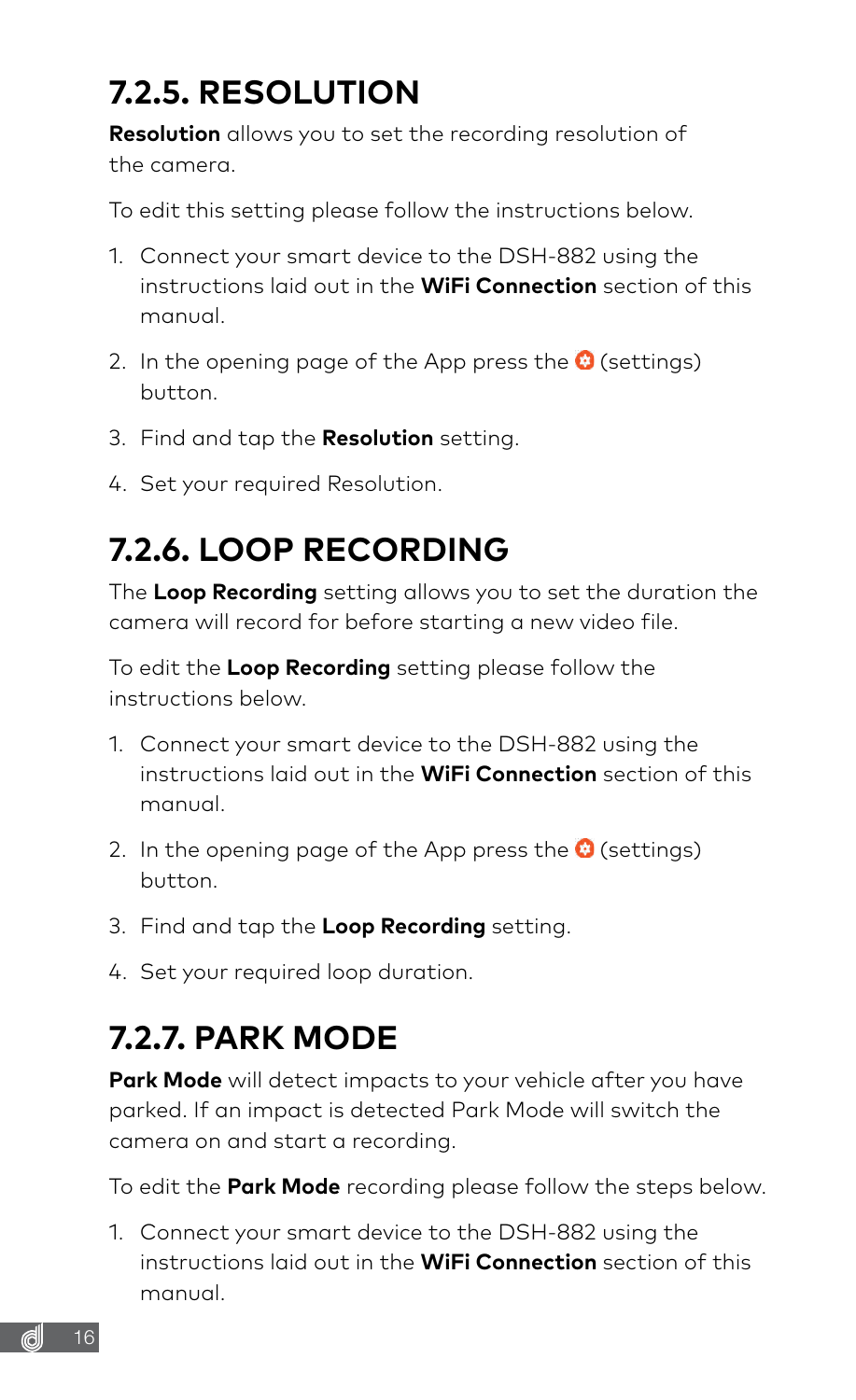- <span id="page-16-0"></span>2. In the opening page of the App press the  $\bullet$  (settings) button.
- 3. Find and tap the **Park Mode** setting.
- 4. Set your required G Sensor sensitivity for Park Mode.

### **7.2.8. G SENSOR**

The **G Sensor** setting sets the sensitivity needed to trigger an emergency recording. It is recommended that you customise this setting when you first use the DSH-882 as different vehicles will require different sensitivities (smaller vehicles require lower sensitivities; larger vehicles require higher sensitivities).

To set the **G Sensor** setting please follow the steps below.

- 1. Connect your smart device to the DSH-882 using the instructions laid out in the **WiFi Connection** section of this manual.
- 2. In the opening page of the App press the  $\bullet$  (settings) button.
- 3. Find and tap the **G Sensor** setting.
- 4. Pick your required setting.

# **7.2.9. MOTION DETECTION**

**Motion Detection** will stop recording when no movement is detected in front of the camera, and resume recording when the action resumes conserving space on your Micro SD Card.

To set **Motion Detection** please follow the steps below.

- 1. Connect your smart device to the DSH-882 using the instructions laid out in the **WiFi Connection** section of this manual.
- 2. In the opening page of the App press the  $\odot$  (settings) button.
- 3. Find and tap the **Motion Detection** setting.
- 4. Pick your required setting.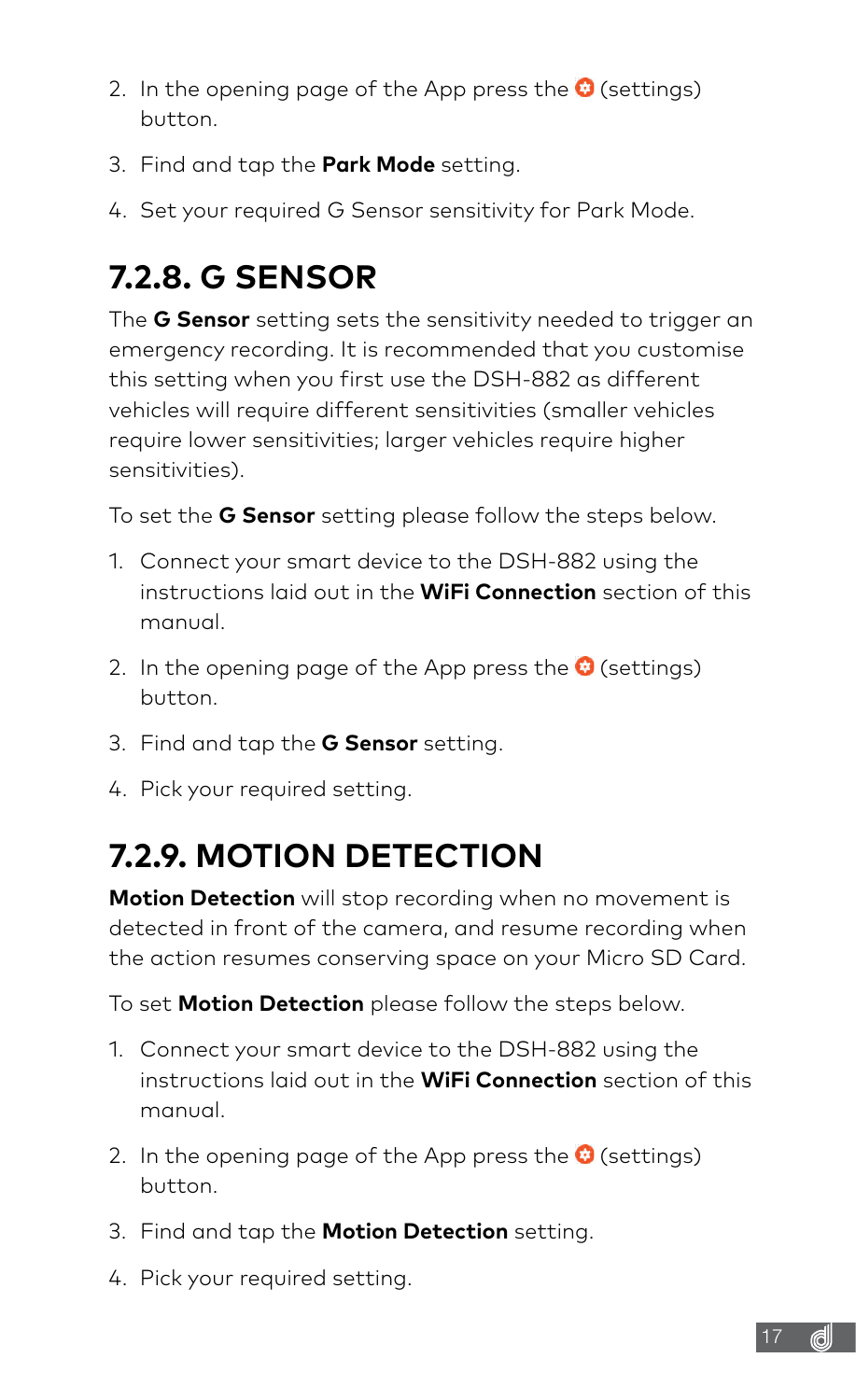# <span id="page-17-0"></span>**7.2.10. EXPOSURE**

The **Exposure** setting is used to manually set the cameras exposure.

To edit the exposure settings please follow the steps below.

- 1. Connect your smart device to the DSH-882 using the instructions laid out in the **WiFi Connection** section of this manual.
- 2. In the opening page of the App press the  $\odot$  (settings) button.
- 3. Find and tap the **Exposure** setting.
- 4. Pick your required setting.

### **7.2.11. FORMAT SD CARD**

Formatting your micro SD card deletes all data on the card and prepares it for use with the DSH-882

It is recommended that you format your Micro SD Card before you use the DSH-882 or if you use a different Micro SD Card to ensure correct operation.

To format your Micro SD Card, please follow the instructions below.

- 1. Connect your smart device to the DSH-882 using the instructions laid out in the **WiFi Connection** section of this manual.
- 2. In the opening page of the App press the  $\odot$  (settings) button.
- 3. Find and tap the **Format SD Card** setting.
- 4. Tap 'Confirm' to proceed.
- 5. The card will now format, this will take up to a minute.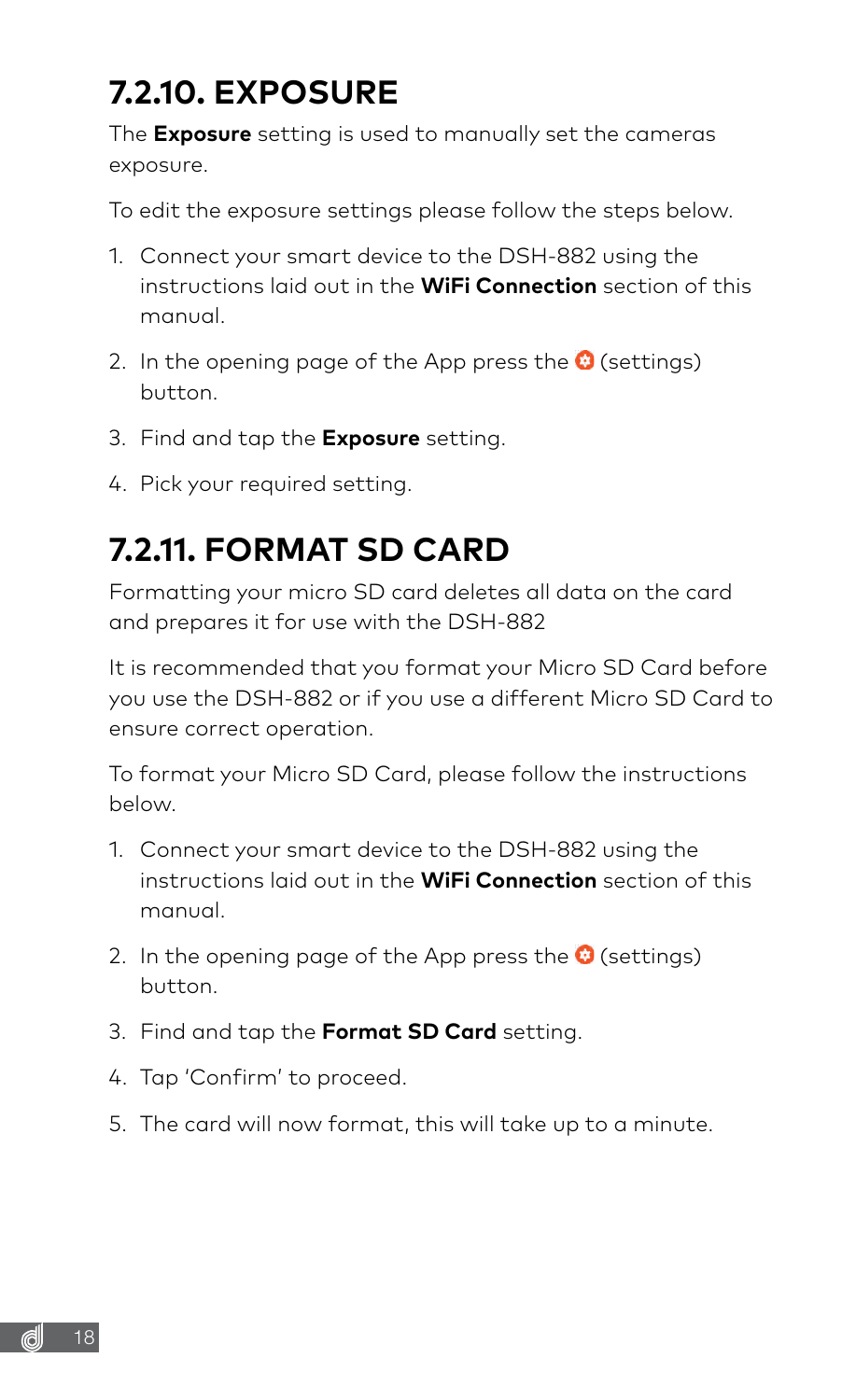# <span id="page-18-0"></span>**7.2.12. RESTORE TO DEFAULT**

Restore to Default restores the camera to factory settings.

To restore your Dash Cam please follow the instructions below.

- 1. Connect your smart device to the DSH-882 using the instructions laid out in the **WiFi Connection** section of this manual.
- 2. In the opening page of the App press the  $\bullet$  (settings) button.
- 3. Find and tap the **Restore to Default** setting.
- 4. Tap 'Confirm' to proceed.

### **8. SD CARD FILES**

The **SD Card Flies** screen is used to playback and transfer videos from the Dash Cams installed Micro SD Card to your smart device.

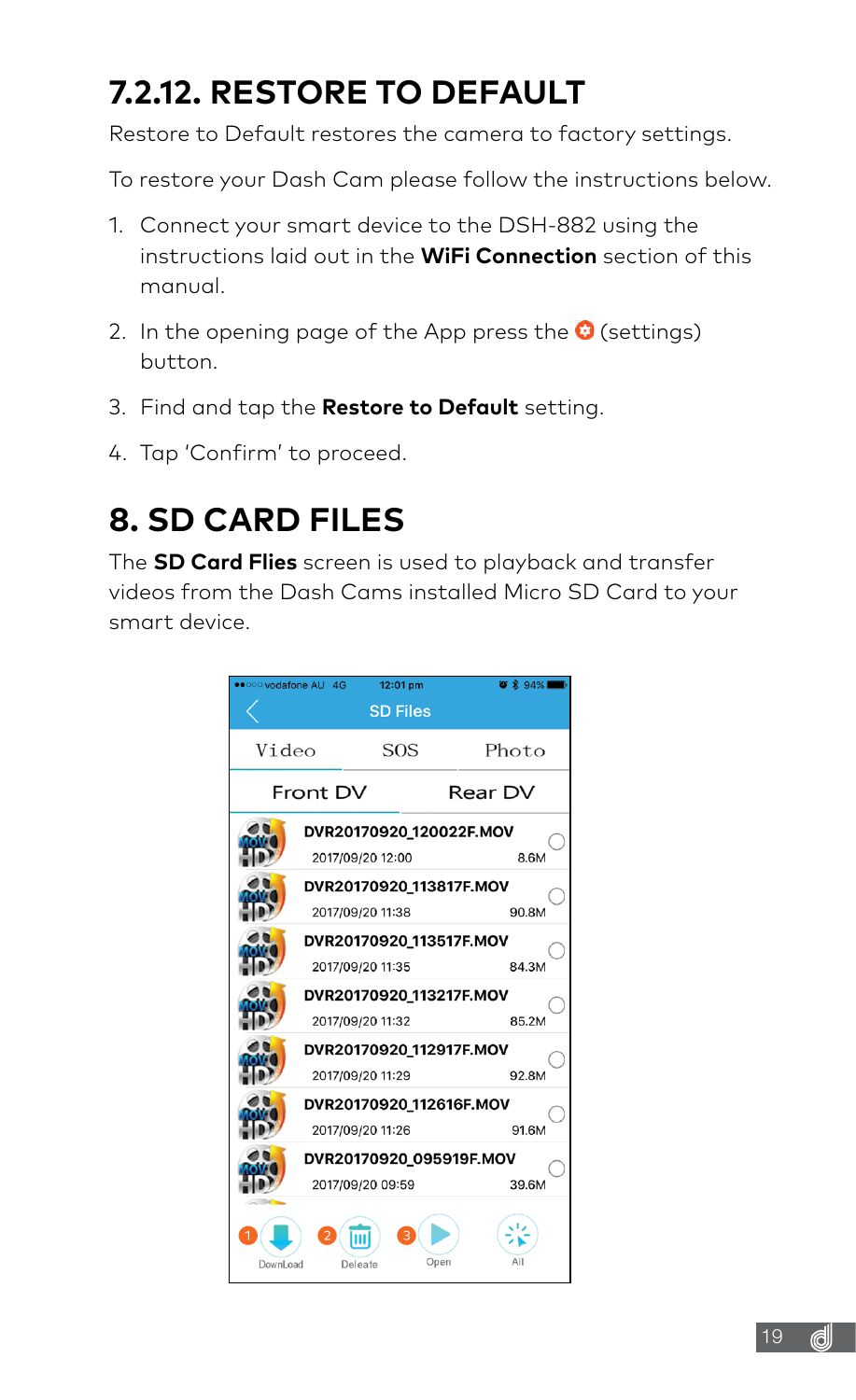### <span id="page-19-0"></span>**8.1. PLAYBACK**

To playback videos from the inserted Micro SD Card, please follow the steps below.

Please note, video playback may take a few seconds to buffer.

- 1. Connect your smart device to the DSH-882 using the instructions laid out in the **WiFi Connection** section of this manual.
- 2. In the opening page of the App press the  $\bigcirc$  (SD Card Files) button.
- 3. Select either **Front Video** or **Rear Video** depending on the video that you want to play.
- 4. Select the video you want to play.
- 5. Press the Open button (3) to begin playback.

### **8.2. DELETING VIDEOS**

To delete videos please follow the steps below.

- 1. Connect your smart device to the DSH-882 using the instructions laid out in the **WiFi Connection** section of this manual.
- 2. In the opening page of the App press the  $\bigcirc$  (SD Card Files) button.
- 3. Select either **Front Video** or **Rear Video** depending on the video that you want to Delete.
- 4. Select the video using the checkbox on the right.
- 5. Tap the Delete button (2) to delete the videos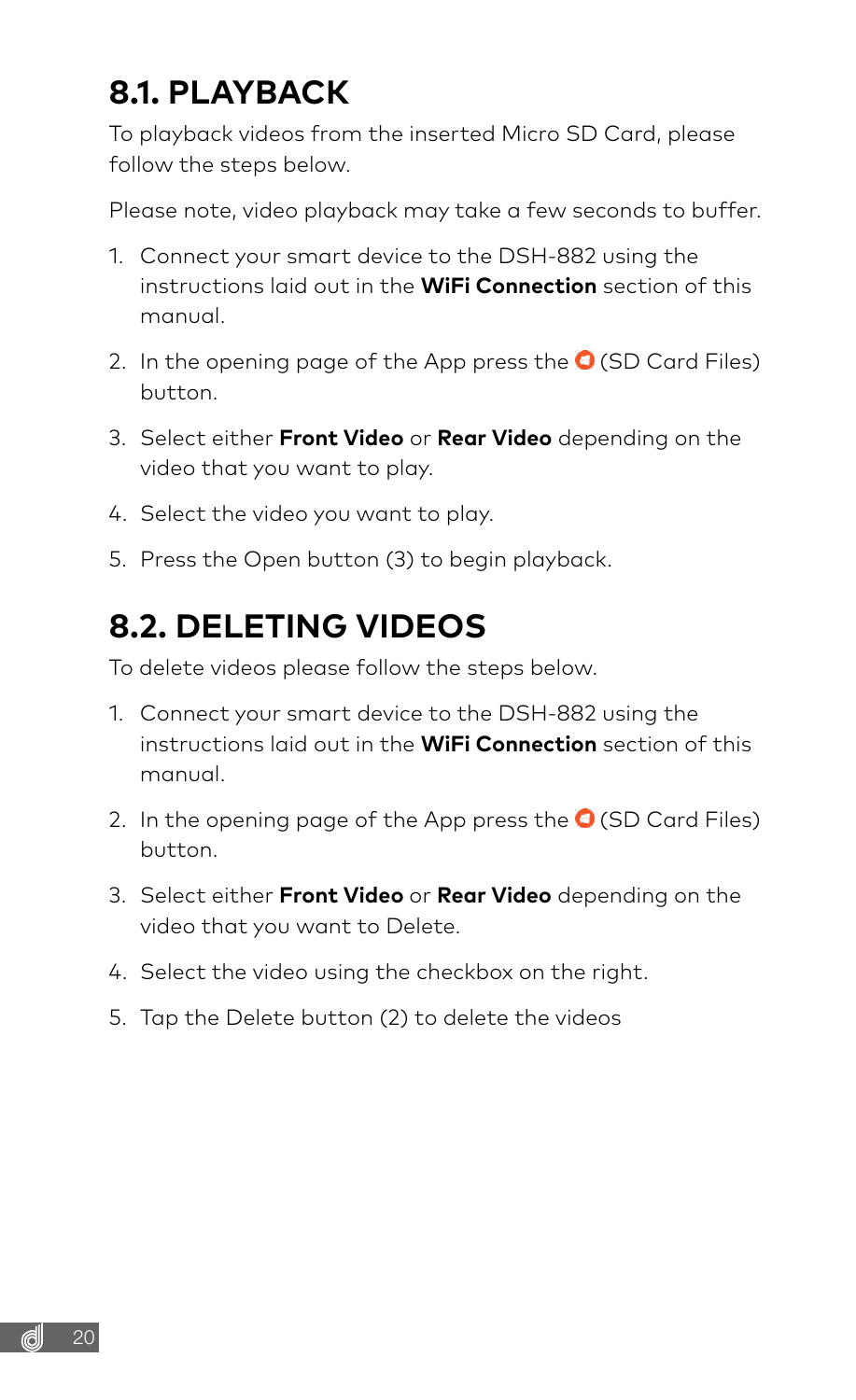### <span id="page-20-0"></span>**8.3. TRANSFERRING VIDEOS TO YOUR SMART DEVICE**

To transfer videos from the inserted Micro SD card please follow the instructions below.

It is recommended that you transfer one video at a time. Transferring multiple or large videos may take an extended period of time.

- 1. Connect your smart device to the DSH-882 using the instructions laid out in the **WiFi Connection** section of this manual.
- 2. In the opening page of the App press the  $\bigcirc$  (SD Card Files) button.
- 3. Select either **Front Video** or **Rear Video** depending on the video that you want to Transfer.
- 4. Select the video using the checkbox on the right.
- 5. Tap the Download button (1) to begin the download of the video.
- 6. The Transferred videos can now be found in the **Local Files** menu in the Apps home screen

### **9. PLAYBACK SOFTWARE**

Your videos can be viewed in most playback programmes like Windows Media Player and QuickTime. However, to playback your footage alongside the recorded GPS tracking and speed details please use the included software. It is recommended when playing back the video alongside the GPS tracking that you transfer the video files from the Micro SD card to your computer and play the files locally from your computer's hard drive.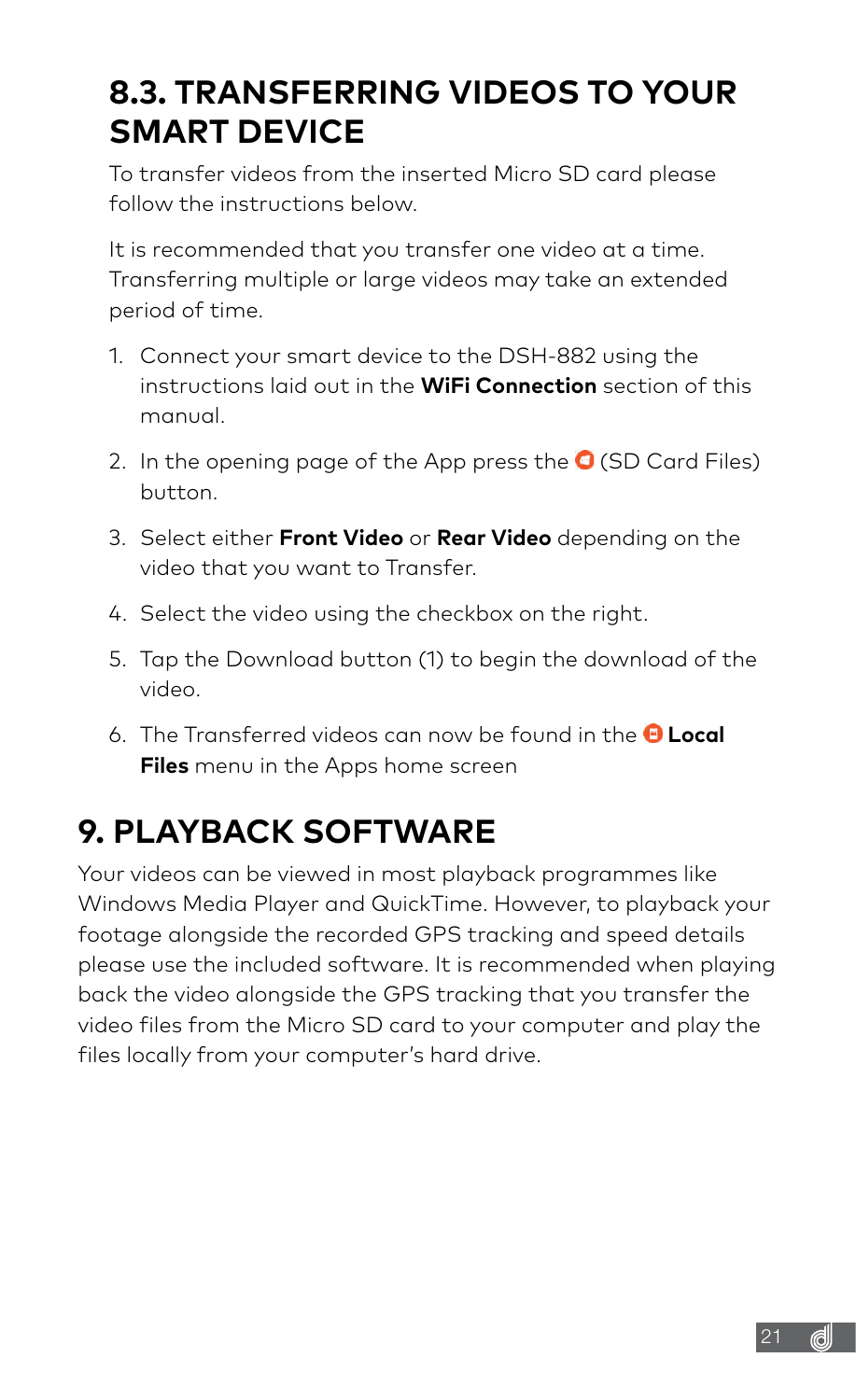# <span id="page-21-0"></span>**9.1. PLAYBACK**

To playback your files using the GPS tracking software, please follow the instructions below.

- 1. Install the included software following the on screen instructions.
- 2. Once installed, remove the Micro SD card from the Dash Cam and connect the card to your computer using your preferred method.
- 3. Transfer the required files from the inserted SD Card (Removable storage device) to a location on your computer's hard drive.
- 4. Open the installed software.
- 5. In the software, click File in the top left corner and then click Open from the drop down menu.
- 6. In the window that appears, locate the videos that you have saved to your computer's hard drive, and double click the video you would like to play back.
- 7. Your video will now start to Playback.

#### **Note**:

- GPS tracking may not appear instantly. If the GPS tracking does not appear ensure that you are playing the video files locally from your computer's hard drive, and that the GPS module was connected at the time that the video was recorded.
- GPS tracking is only available while your computer is connected to the internet.
- If you have lost your software CD or cannot install a CD into your computer, please download a copy of the playback software from **www.dashmate.com.au**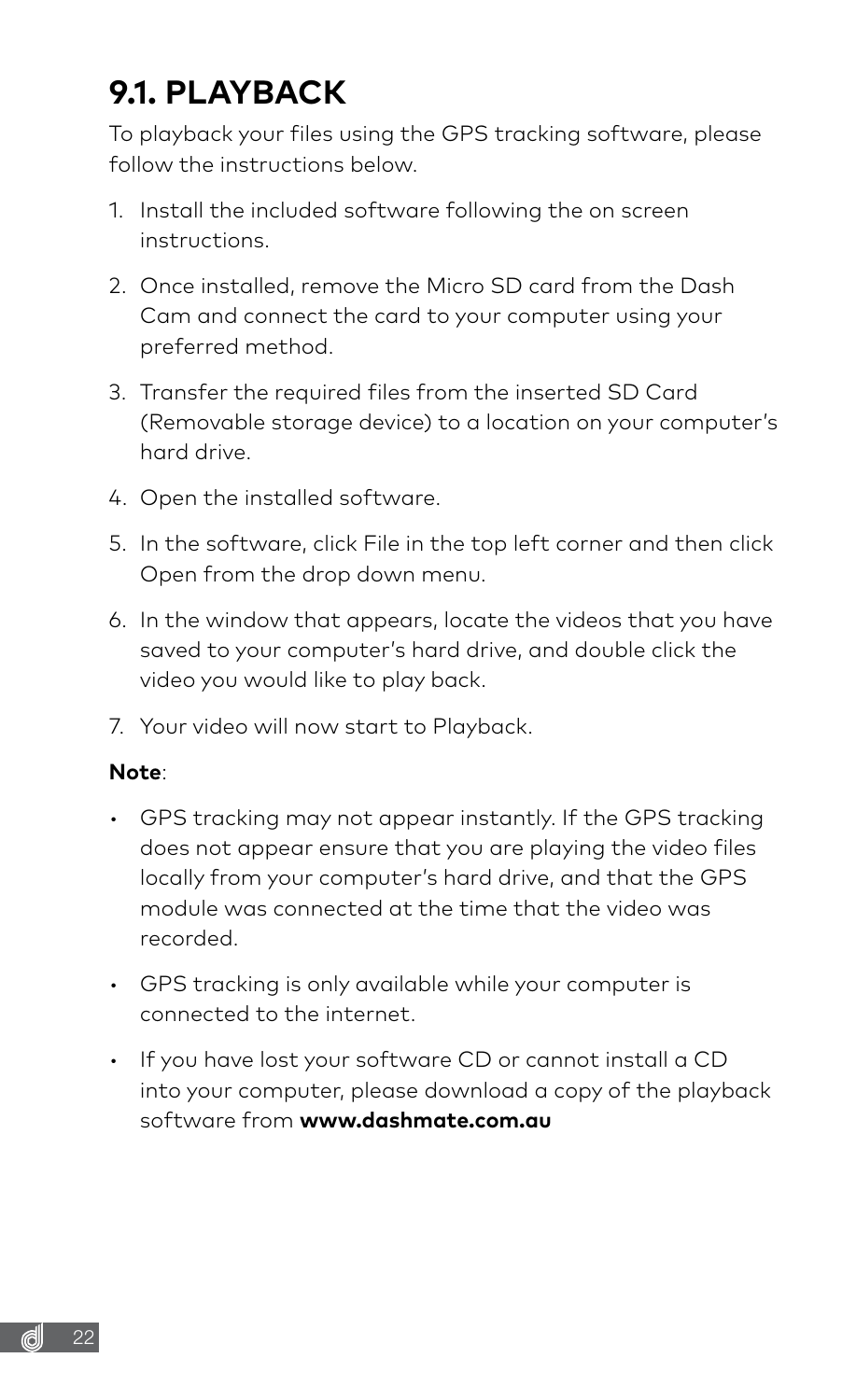# <span id="page-22-0"></span>**10. WARRANTY TERMS & CONDITIONS**

Our goods come with guarantees that cannot be excluded under the Australian & New Zealand Consumer Law. You are entitled to a replacement or refund for a major failure and for compensation for any other reasonably foreseeable loss or damage. You are also entitled to have the goods repaired or replaced if the goods fail to be of acceptable quality and the failure does not amount to a major failure.

This warranty is provided in addition to your rights under the Australian & New Zealand Consumer Law.

Directed Electronics warrants that this product is free from defects in material and workmanship for a period of 12 months from the date of purchase or for the period stated on the packaging. This warranty is only valid where you have used the product in accordance with any recommendations or instructions provided by Directed Electronics.

This warranty excludes defects resulting from alterations of the product, accident, misuse, abuse or neglect

In order to claim the warranty, you must return the product to the retailer from which it was purchased or if that retailer is part of a National network, a store within that chain, along with satisfactory proof of purchase. The retailer will then return the goods to Directed Electronics. Directed Electronics will repair, replace or refurbish the product at its discretion. The retailer will contact you when the product is ready for collection. All costs involved in claiming this warranty, including the cost of the retailer sending the product to Directed Electronics, will be borne by you.

#### **Email: service@dashmate.com.au**